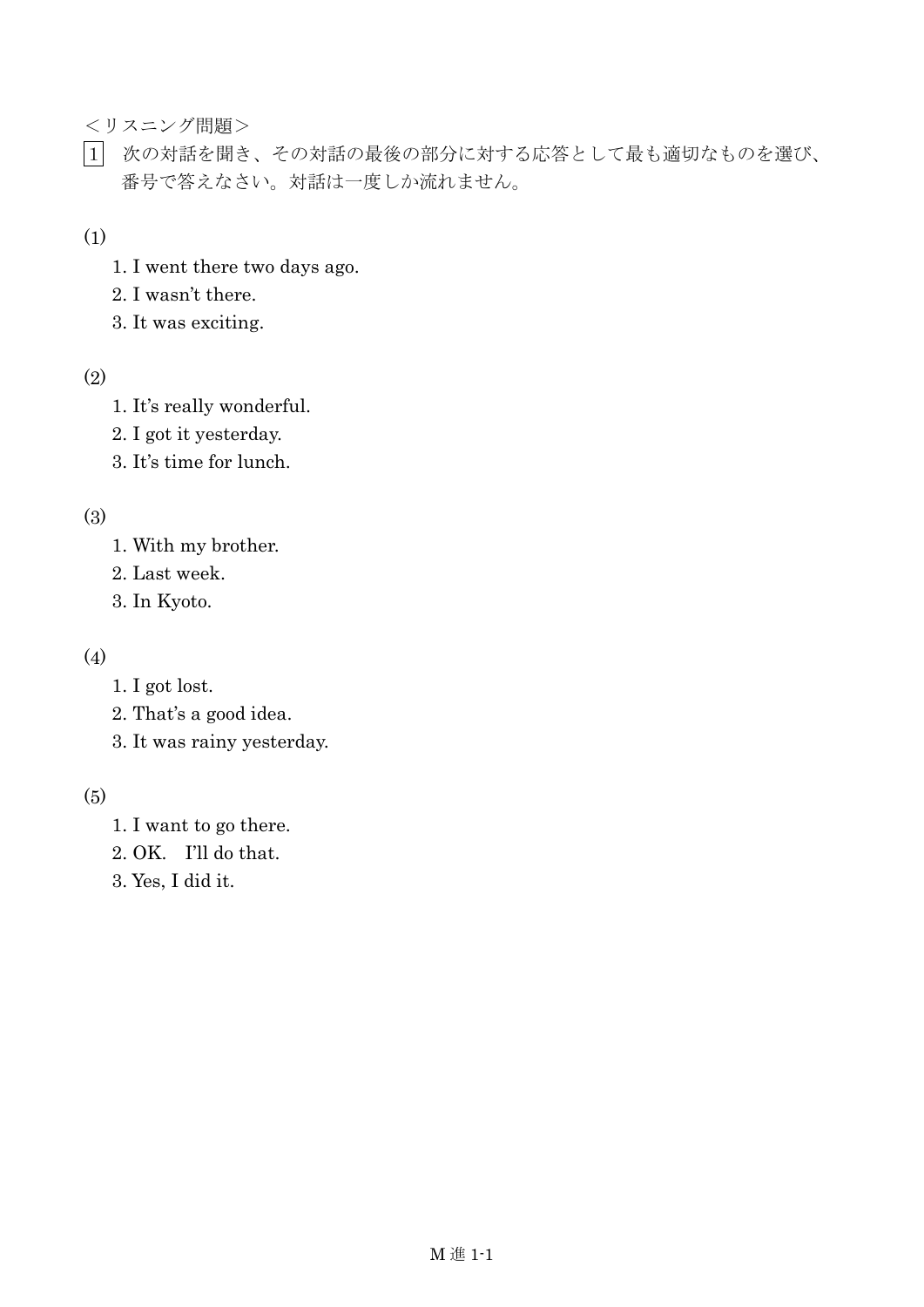- 2 次の対話を聞き、その英文に関する質問の答えとして最もふさわしいものを選び、番号 で答えなさい。対話は一度しか流れません。
- (1)
	- 1. See a movie.
	- 2. Do his homework.
	- 3. Take an exam.

#### (2)

- 1. Blue.
- 2. Yellow.
- 3. Red.

# (3)

- 1. Go outside.
- 2. Clean his room.
- 3. Play baseball.

#### (4)

- 1. Once.
- 2. Twice.
- 3. Three times.

# (5)

- 1. At their apartment building.
- 2. At the restaurant.
- 3. At the pet shop.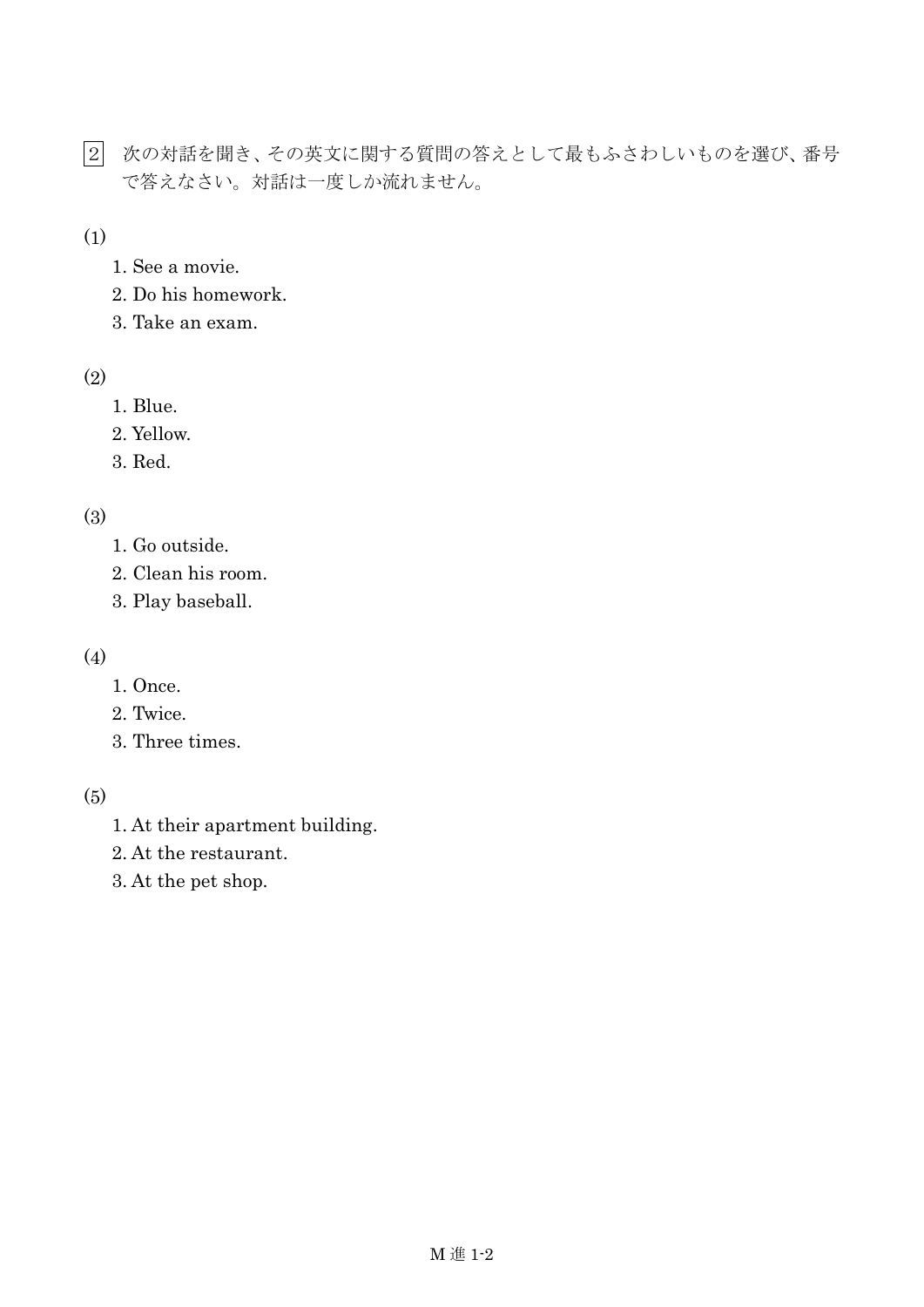3 次の英文を聞き、その英文に関する質問の答えとして最もふさわしいものを選び、番号 で答えなさい。英文と質問は一度しか流れません。

(1)

- 1. 2.
- 2. 12.
- 3. 20.

```
(2)
```
- 1. They will play the guitar.
- 2. They will play the piano.
- 3. They will dance.

# (3)

- 1. Library.
- 2. Science.
- 3. Animals.

# (4)

- 1. They went there last weekend.
- 2. They went to the Italian restaurant.
- 3. They went to the Indian restaurant.

# (5)

- 1. One hour.
- 2. Two hours.
- 3. Three hours.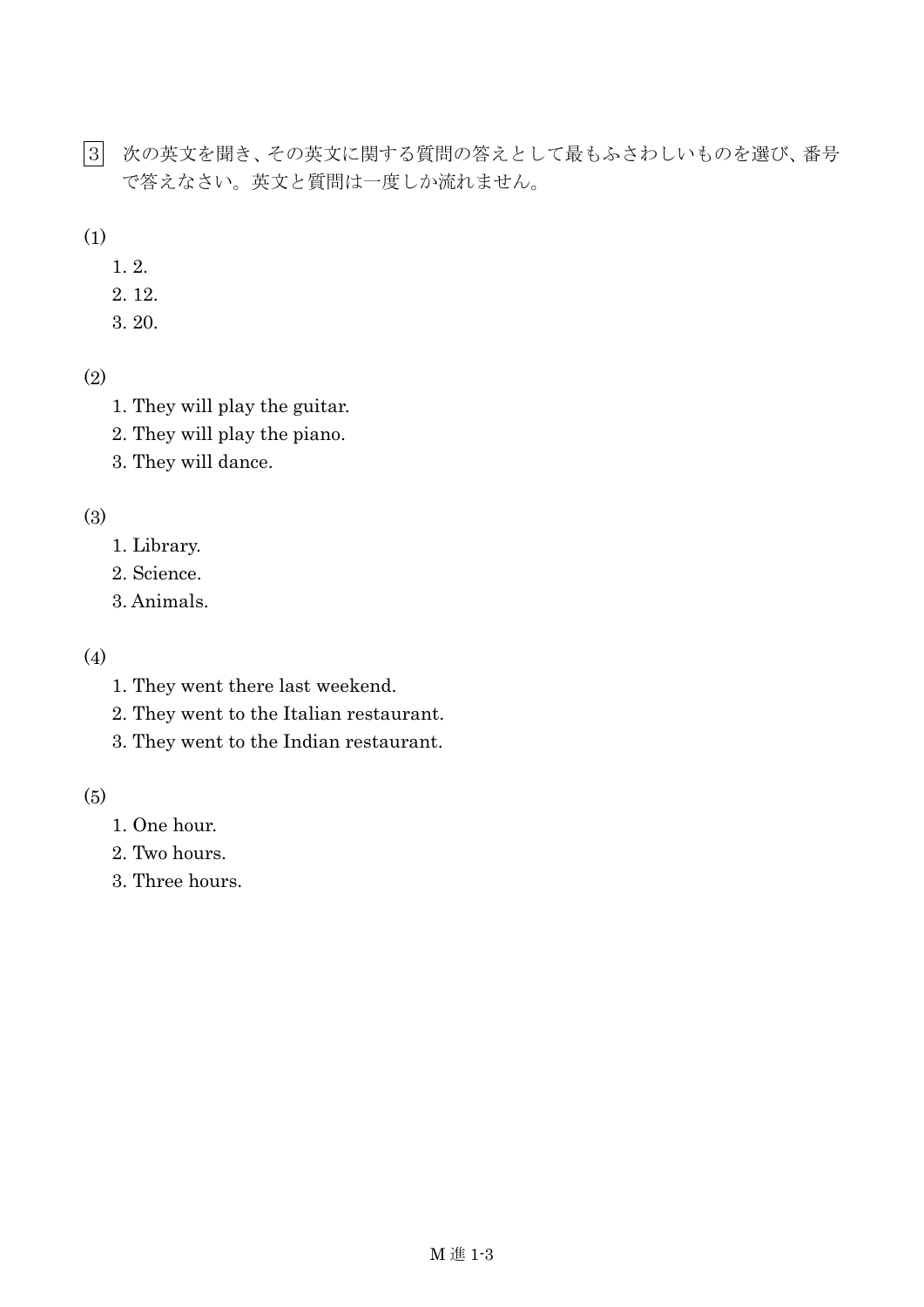4 エリのスピーチを聞き、その内容に関する質問の答えとして最もふさわしいものを選び、 番号で答えなさい。スピーチは二度流れます。

(1) How old is Eri?

|                                              |                                             | 1. Thirty. 2. Thirteen.                             | 3. Forty.   | 4. Fourteen. |  |  |
|----------------------------------------------|---------------------------------------------|-----------------------------------------------------|-------------|--------------|--|--|
|                                              | (2) What does Eri want to be in the future? |                                                     |             |              |  |  |
|                                              | 1. A police officer.                        | 2. A teacher.<br>3. A hair designer. 4. An actress. |             |              |  |  |
| (3) Where does Eri want to go in the future? |                                             |                                                     |             |              |  |  |
|                                              | 1. Australia. 2. America.                   |                                                     | 3. England. | 4. Japan.    |  |  |
| (4) What subject does Eri like?              |                                             |                                                     |             |              |  |  |
|                                              | 1. Math.                                    | 2. Music.                                           | 3. English. | 4. P.E.      |  |  |
|                                              | (5) What lessons is Eri taking?             |                                                     |             |              |  |  |
|                                              | 1. Singing lessons.<br>3. Dancing lessons.  | 2. Piano lessons.<br>4. Acting lessons.             |             |              |  |  |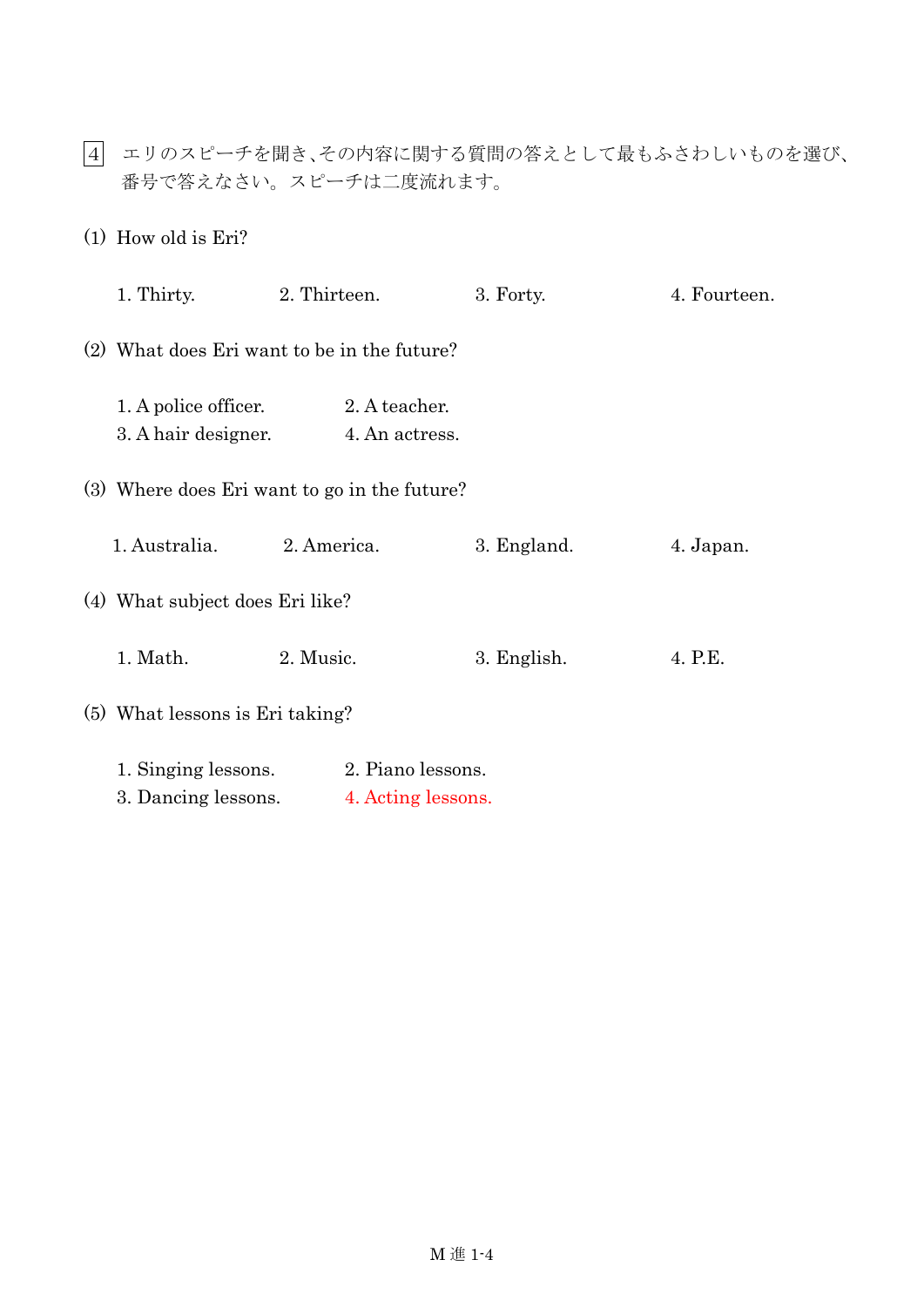| 空所に入る適当な語(句)を1~4の中から選び、番号で答えなさい。<br>5 <sup>1</sup>                                                                                                         |
|------------------------------------------------------------------------------------------------------------------------------------------------------------|
| (1) A: Shall we go to the park and play baseball, George?<br>B: Sorry, I can't. I'm ( ). I have to help my mother.<br>2. busy 3. clean 4. free<br>1. happy |
| (2) Shelly likes to help others, so she worked as $a$ (b) last week.<br>1. volunteer 2. secret 3. key 4. village                                           |
| (3) That movie was so $($ ). I don't want to see it again.<br>1. interesting 2. exciting 3. cool 4. boring                                                 |
| (4) A: $($ $)$ are you so sad, Mark?<br>B: Because I lost my favorite pen. My grandmother bought it for me.<br>$2.$ Who<br>1. What<br>3. When 4. Why       |
| $(5)$ A: Is $($ a swimming pool at your school?                                                                                                            |

<筆記問題>

# B: No. We have to go to the sport center. 1. they 2. these 3. those 4. there

- (6) Before you go out, you must  $($ ) your homework. 1. do 2. done 3. doing 4. to do
- (7) Mt. Fuji is the ( ) mountain in Japan. 1. high 2. higher 3. highest 4. most high
- (8) A:  $($  ) is your bike, this one or that one? B: That one is mine. 1. What 2. Which 3. When 4. Where
- (9) This window was ( ) by George and Henry. I saw it. 1. break 2. broke 3. broken 4. breaking
- $(10)$  You should brush your teeth  $($ ) you go to bed! 1 on 2 at 3 before 4 with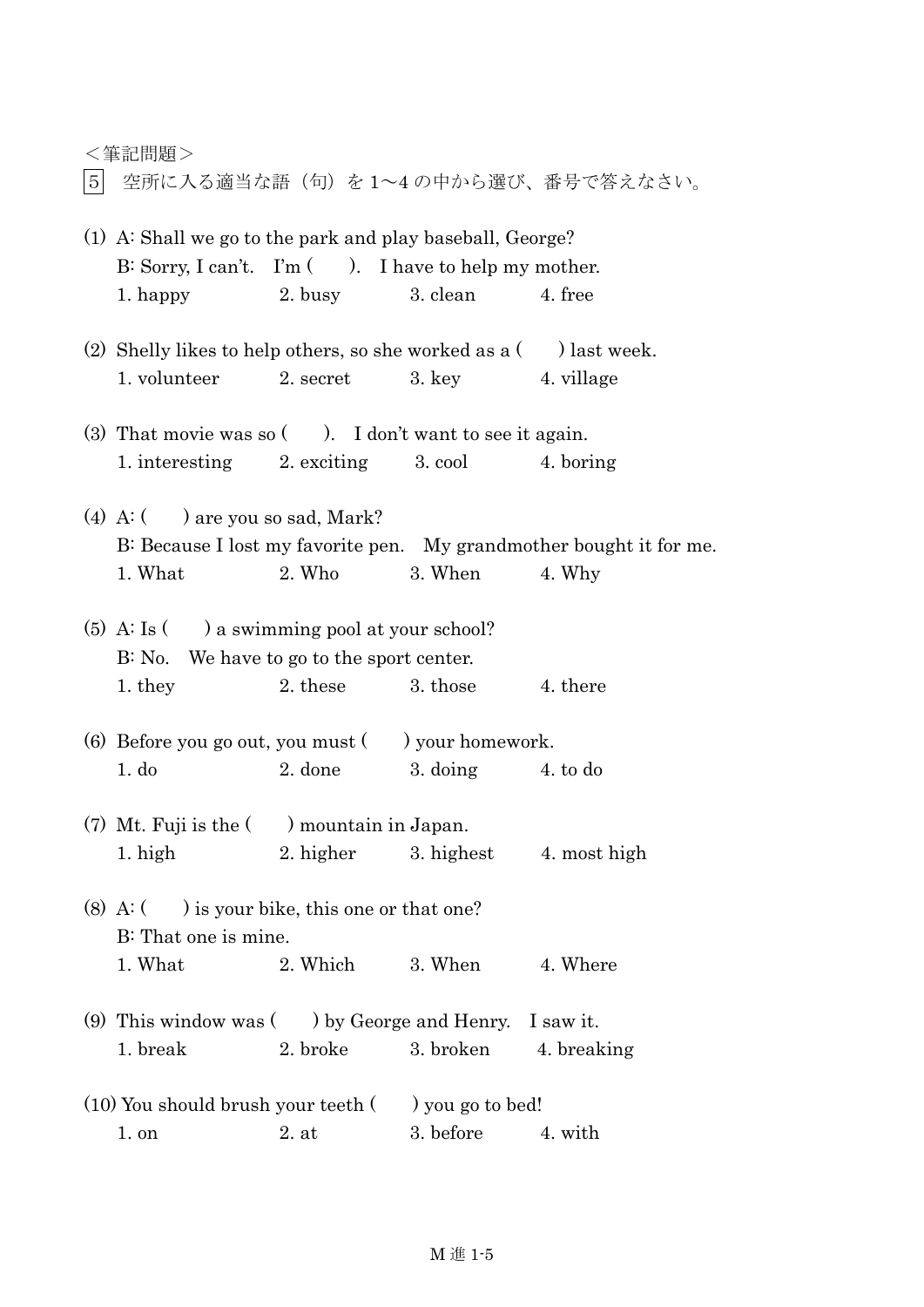|                                                                                                          |                                    |                   | $(11)$ I went on a picnic last week. I really $($ ) a good time then. |  |  |  |  |
|----------------------------------------------------------------------------------------------------------|------------------------------------|-------------------|-----------------------------------------------------------------------|--|--|--|--|
| 1. had                                                                                                   |                                    | 2. made 3. took   | 4. gave                                                               |  |  |  |  |
| $(12)$ A: Hello. This is Bob speaking. Can I talk with Kevin?<br>$B: OK.$ Wait a $($ ).                  |                                    |                   |                                                                       |  |  |  |  |
|                                                                                                          | 1. watch 2. clock                  |                   | 3. time 4. moment                                                     |  |  |  |  |
| $(13)$ Jessica $($ $)$ two apples for her breakfast every day.<br>2. eats 3. eaten 4. eating<br>$1.$ eat |                                    |                   |                                                                       |  |  |  |  |
| $(14)$ That supermarket is open $($ ) 10 a.m. to 11 p.m.                                                 |                                    |                   |                                                                       |  |  |  |  |
| 1.at                                                                                                     | $2.$ by                            |                   | $3. for$ $4. from$                                                    |  |  |  |  |
| $(15)$ A: Can you answer this question?                                                                  |                                    |                   |                                                                       |  |  |  |  |
|                                                                                                          | $B: I$ ( ) it! The answer is No.4! |                   |                                                                       |  |  |  |  |
| 1. took                                                                                                  |                                    | $2.$ got $3.$ had | 4. cut                                                                |  |  |  |  |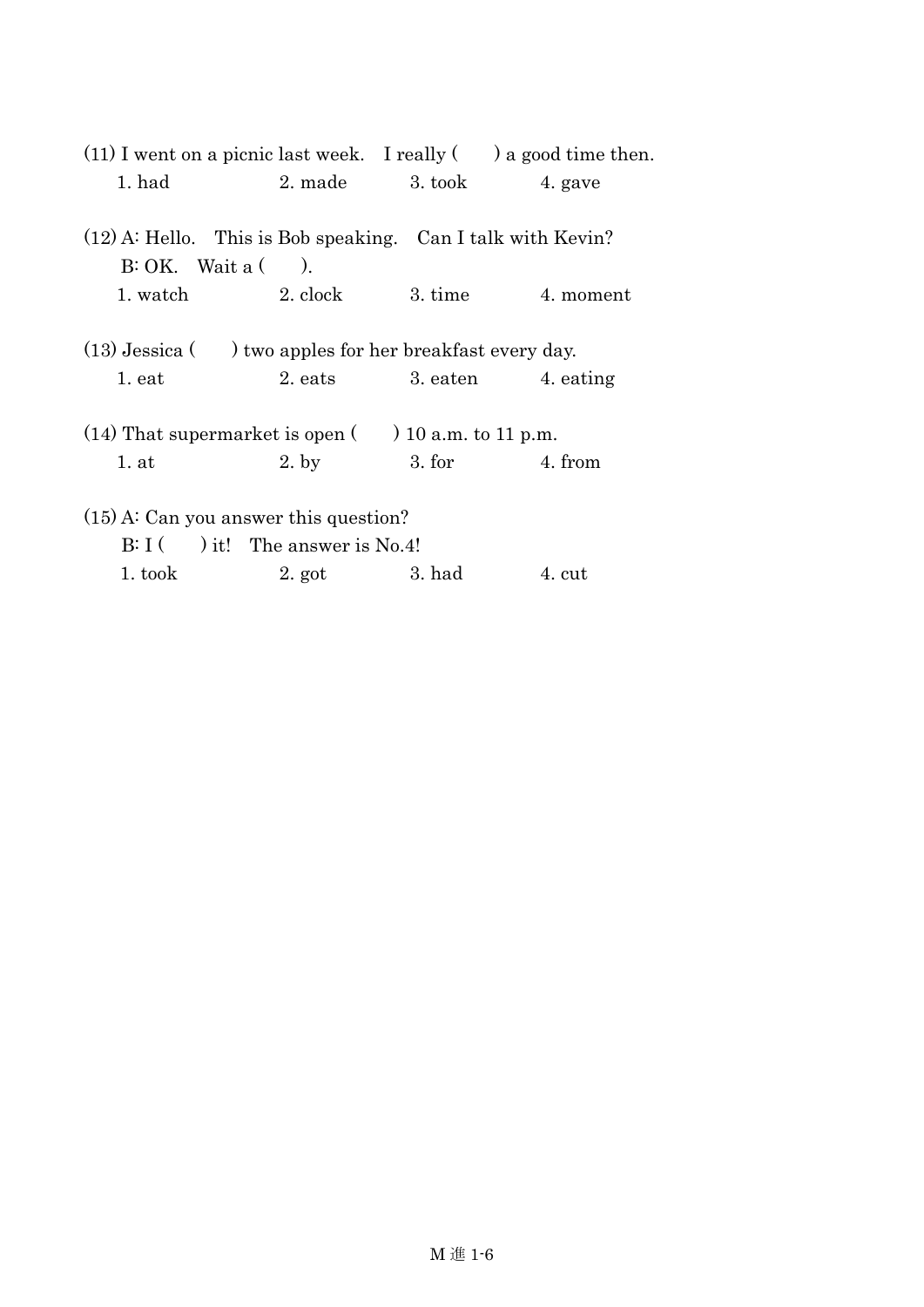- |6| 日本文に合うように( )内の語(句)を並べかえたとき, ( )の中で2番目と4番 目に来る語(句)を選び,それぞれの番号で答えなさい。ただし文頭に来る語も小文字 で示してある。
- (1) このコンサートはいつ始まりますか。  $(1.$  the  $2.$  start  $3.$  does  $4.$  concert  $5.$  when  $)?$ (2) あなたのノートを見せてくれませんか。  $(1.$  you  $2.$  your  $3.$  could  $4.$  me  $5.$  show  $)$  notebook? (3) 私の父は今、公園で走っています。  $(1. \text{ is } 2. \text{ running } 3. \text{ my } 4. \text{ in } 5. \text{ father } ) \text{ the park now.}$ (4) 私はサッカー部に入っています。  $(1. \text{club } 2. \text{ in } 3. \text{ I } 4. \text{ the soccer } 5. \text{ am } ).$ (5) 私たちは先週日曜日、大阪にいるおばを訪ねました。  $(1. \text{aunt} \quad 2. \text{visited} \quad 3. \text{ we} \quad 4. \text{in} \quad 5. \text{my}$   $\big)$  Osaka last Sunday. (6) 図書館まではどうやって行けばいいですか。  $(1.1 \t2. to \t3. get \t4. how \t5. can \t6. the library?$ (7) この部屋を掃除してくれてどうもありがとう。  $(1. \text{this} \quad 2. \text{ you} \quad 3. \text{for} \quad 4. \text{thank} \quad 5. \text{ cleaning}$  room. (8) 私は今朝レポートを書き終えました。  $(1. a 2. finished 3. I 4. report 5. writing ) this morning.$ (9) 私はどのバスに乗ればいいですか。 ( 1. I 2. bus 3. take 4. which 5. should )? (10) 私の兄は昨日、車で買い物に行きました。  $(1. \text{ by } 2. \text{ my } 3. \text{ shopping } 4. \text{ brother } 5. \text{ went } ) \text{ car yesterday.}$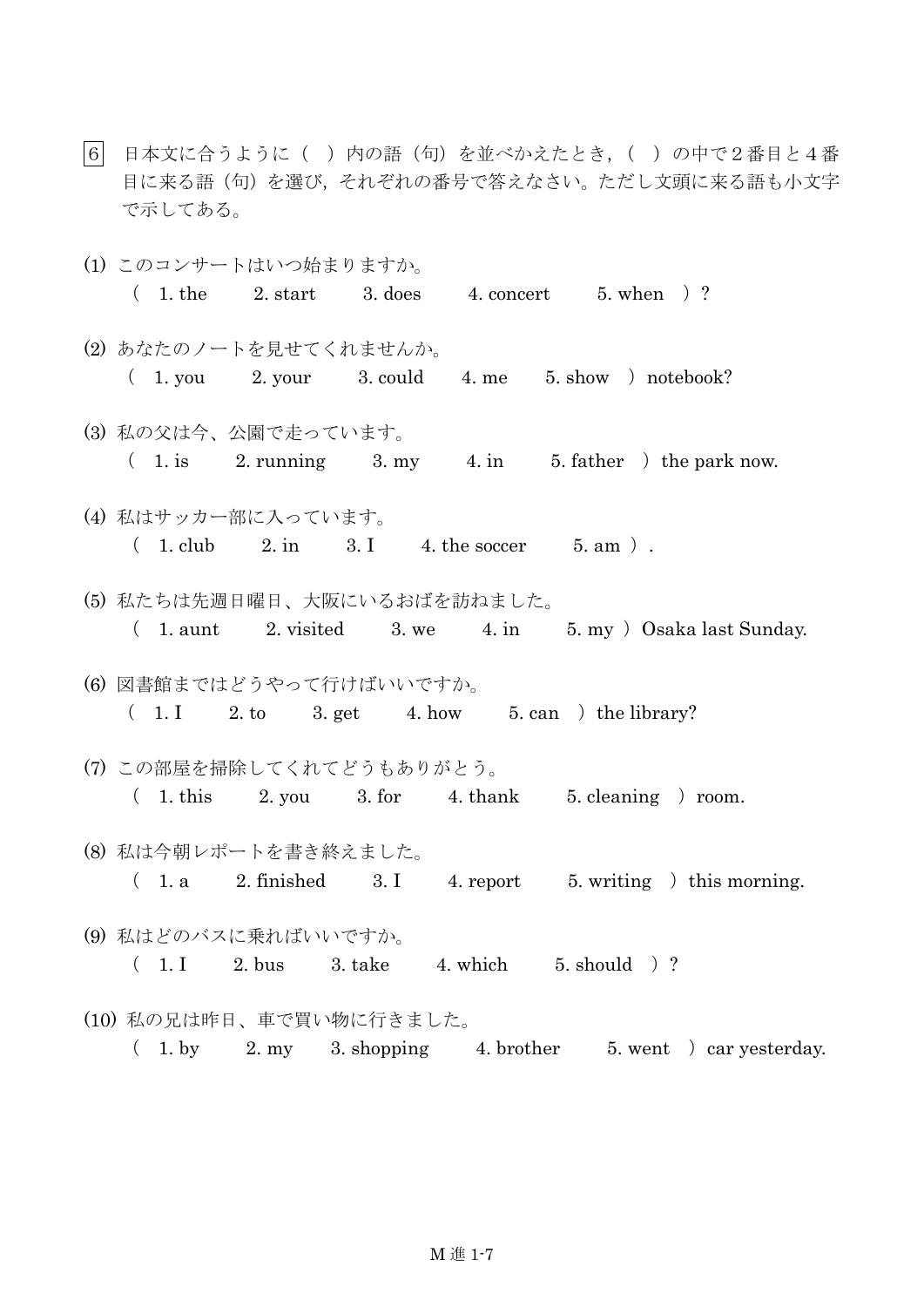|7| 次の英文の内容に関して、(1)~(5)の質問に対する答えとして最も適切なものを 1~4 の中から選び、番号で答えなさい。

# Study Abroad

Hello everyone. I'm Yuki. I'm a third-grade junior high school student in Japan. This summer, I went to New Zealand to study English. I stayed there for six weeks. This was my first time going abroad. It was an exciting time for me. I'll tell you about my experience in New Zealand.

 I left Japan on July twenty-first and arrived in New Zealand the next day. In July, it is summer in Japan, but in New Zealand it is winter! It was so cold at that time. I took a jacket and a hat to New Zealand, but I forgot to take a pair of gloves! So, I had to buy new ones.

I took English lessons at school. At first, I couldn't understand their English at all because my teachers and friends spoke really fast. My host family was very kind and spoke to me slowly. I studied very hard and tried to listen to their English. Finally, I was able to understand their English a little.

I did a lot of activities there. I went skiing in the mountains. It was very exciting. I did horse riding. My horse ran so fast! The best activity to me was watching stars at night. There were so many stars in the sky. It was really beautiful. I'll never forget it.

This summer was special to me. I need to study English harder. I also want to go to other countries to have good experiences.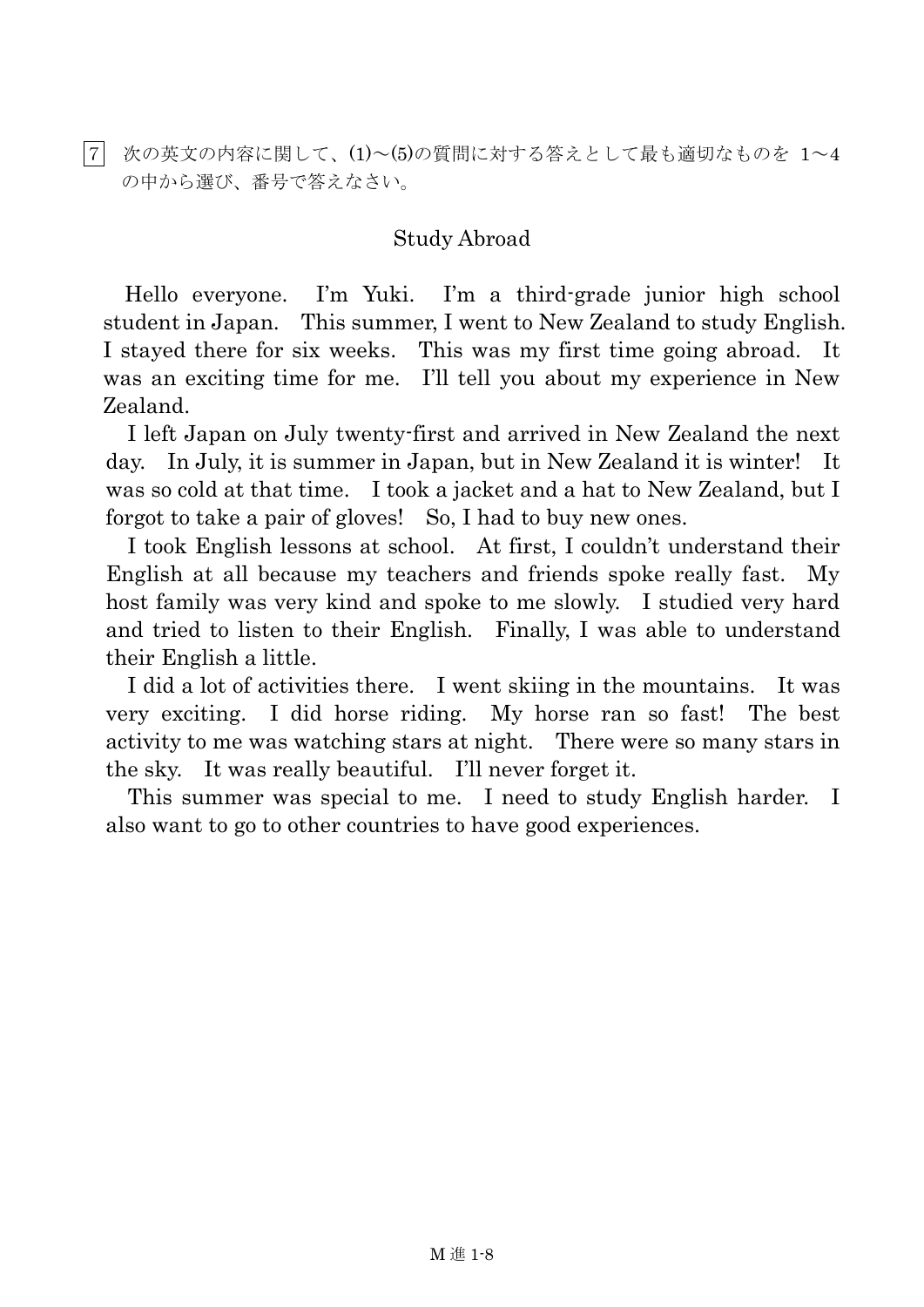- (1) How many times did he go to foreign countries? 1. Once. 2. Twice. 3. Three times. 4. Four times.
- (2) When did Yuki arrive in New Zealand? 1. On 21, July. 2. On 22, July. 3. On 21, August. 4. On 22, August.
- (3) What did Yuki buy in New Zealand? 1. A jacket. 2. A hat. 3. A pair of pants. 4. A pair of gloves.
- (4) Who spoke to Yuki in English slowly? 1. His teachers. 2. His friends. 3. His host family. 4. His mother.
- (5) What was the best activity to Yuki? 1. Skiing. 2. Skating. 3. Horse riding. 4. Watching stars.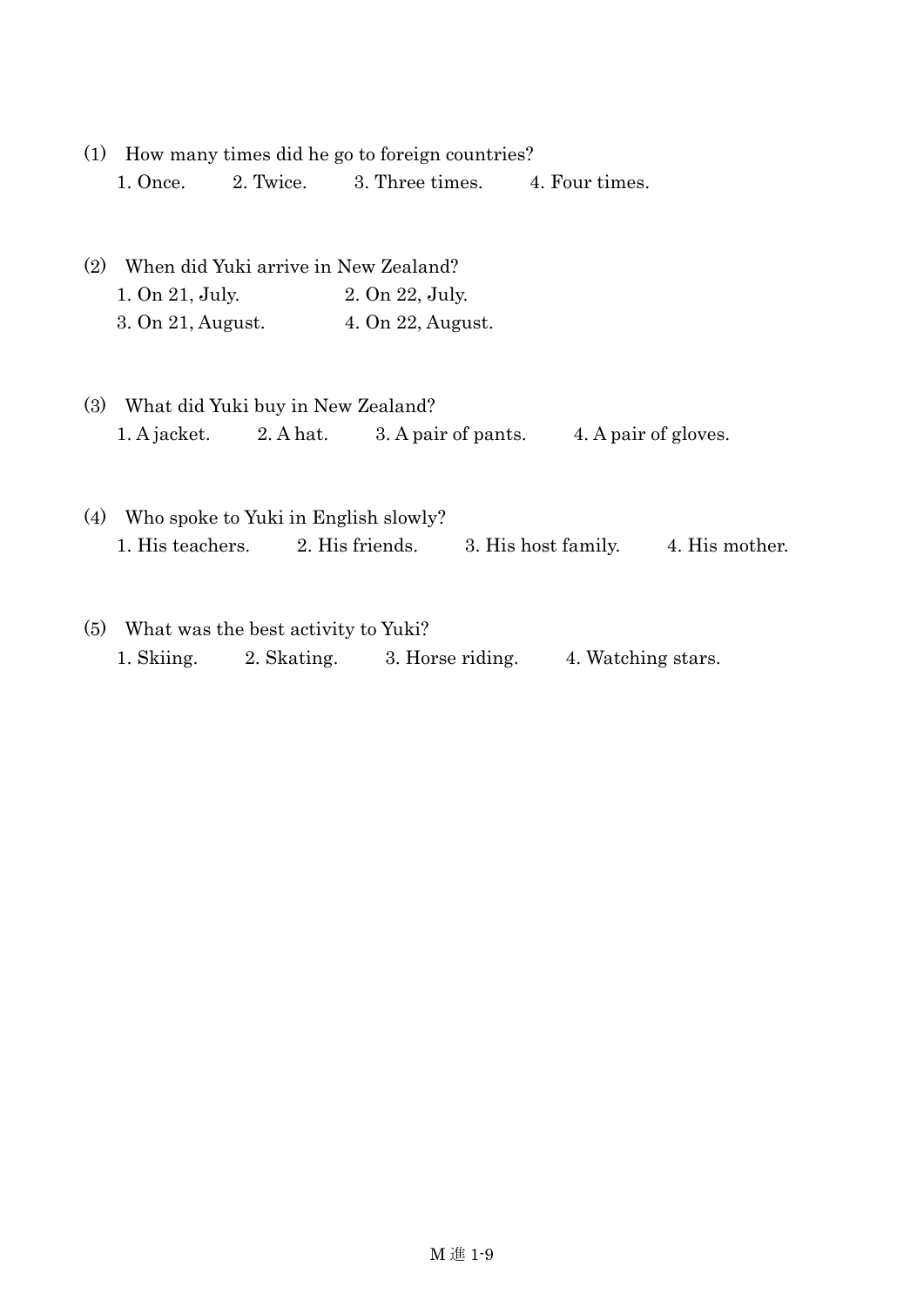<Listening>スクリプト

これからリスニング問題を始めます。 これからお話しすることについて質問は受けませんので, よく注意して聞いてください。

リスニング問題は, 問題番号1番から 4番まであります。放送の間メモをとってもかまいませ  $\mathcal{L}_{\alpha}$ 

では, 問題番号1番から始めます。

これは、対話を聞き、その対話の最後の部分に対する応答として最も適切なものを選ぶ問題です。 選択肢から最もふさわしいものを選び、その番号を解答用紙に書きなさい。解答時間はそれぞれ 10 秒です。

それでは始めます。

1

(1) A: You look so happy.

B: I went to the amusement park with my family.

A: How was it?

(B: It was exciting.)

(2) A: This is a present for you. B: Thank you very much! A: Do you like it? (B: It's really wonderful.)

- (3) A: I like your pen. B: Thanks. A: Where did you buy it? (B: In Kyoto.)
- (4) A: What will the weather be tomorrow? B: It will probably be fine. A: Oh! So, shall we go on a picnic? (B: That's a good idea.)

# (5) A: Do you have any problems? B: I don't know the meaning of this word. A: You should use your dictionary. (B: OK. I will do that.)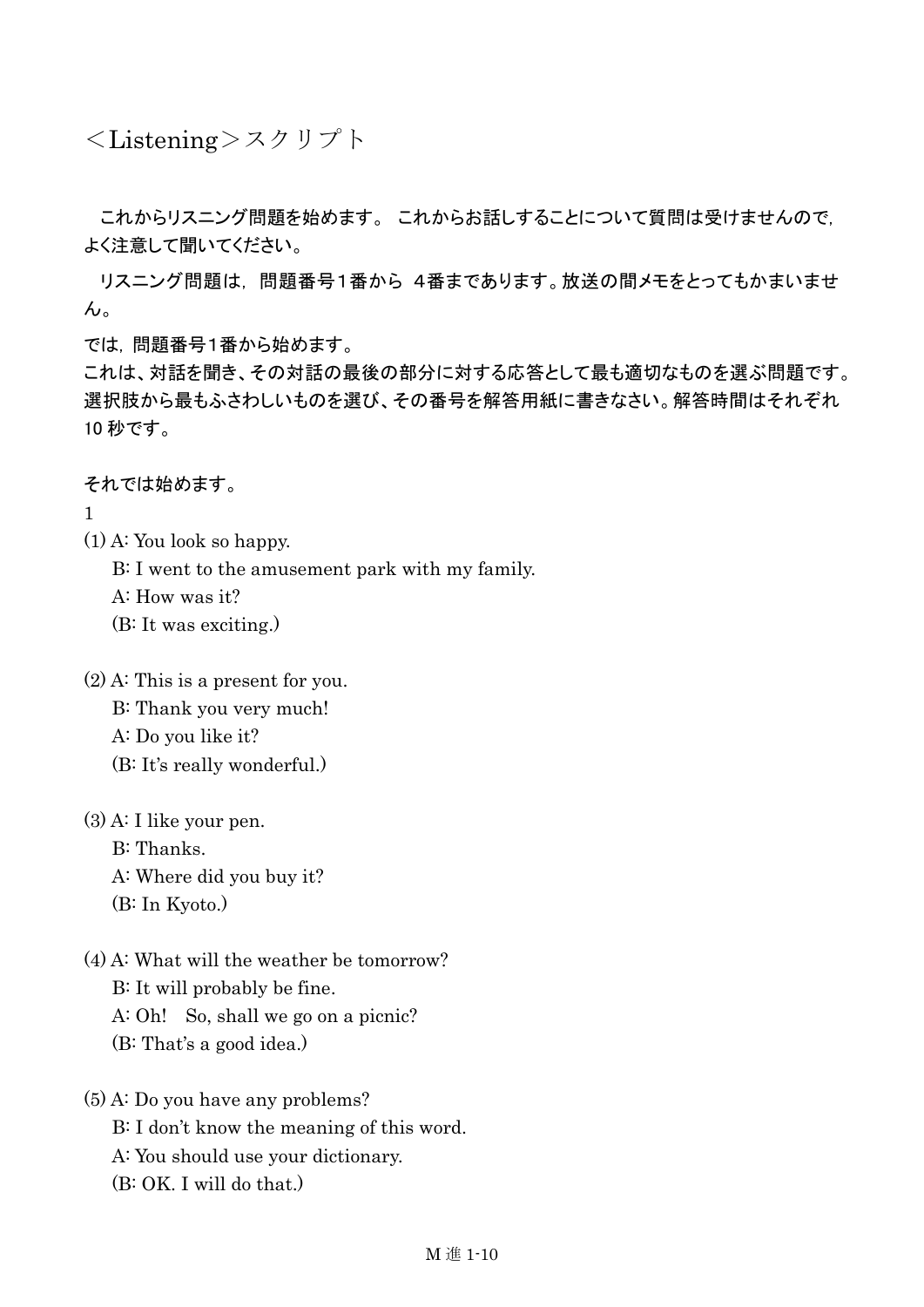続いて問題2番です。これは、対話を聞き、その対話に関する質問に対して、最も適切な答えを選 ぶ問題です。選択肢から最もふさわしいものを選び、その番号を解答用紙に書きなさい。英文は それぞれ 2 度繰り返されます。解答時間はそれぞれ 10 秒です。

それでは始めます。

 $\mathcal{D}_{\mathcal{L}}$ 

- (1) A: I'm going to see a movie next Saturday. Do you want to come with me, Mike? B: Sorry, I can't. I have to finish my homework.
	- A: OK. So how about you, Jim?
	- B: That sounds interesting. Let's go together.
	- Q: What is Mike going to do next Saturday?
- (2) A: Excuse me. I want to buy a watch.
	- B: What color do you want? We have blue, yellow and red.
	- A: Yellow, please.
	- B: OK. It's 20 dollars.
	- Q: Which watch does the girl want?
- (3) A: Mom, can I go outside?
	- B: No, you can't, Steve. Clean your room now.
	- A: But my friends are waiting! We'll play baseball.
	- B: You can go after you clean.
	- Q: What does Steve do first?
- (4) A: Oh. Can you play the piano, Tim?
	- B: Yes. I have lessons three times a week.
	- A: When did you start the lessons?
	- B: Two years ago.
	- Q: How many times does Tim have piano lessons?
- (5) A: It's so cute. Mom, I want to buy this dog.
	- B: Sorry, Fred. We can't keep pets in our apartment building.
	- A: That's OK. I'm hungry now.
	- B: Let's go to a restaurant for dinner.
	- Q: Where are they talking?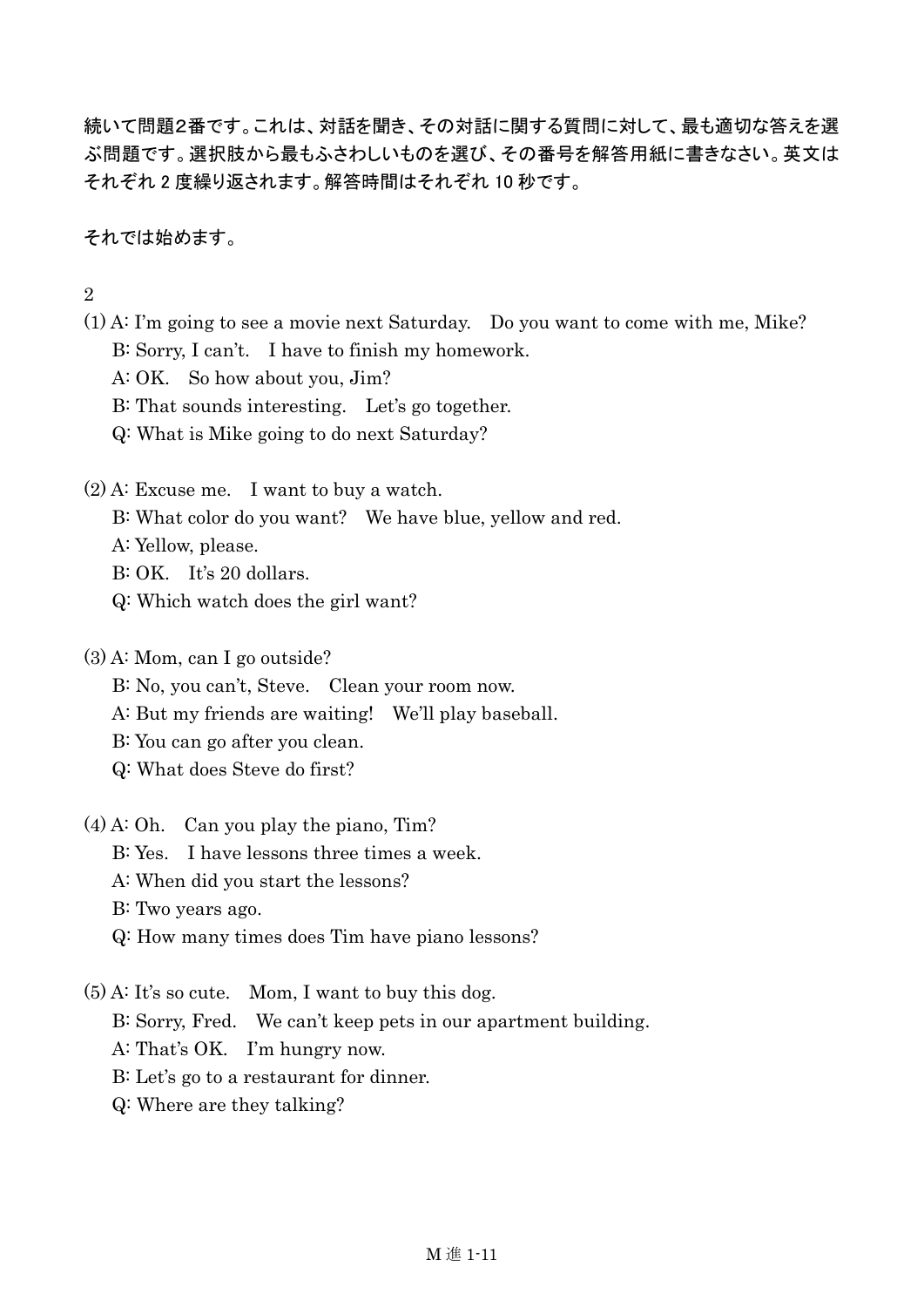続いて問題3番です。これは、英文を聞き、その英文に関する質問に対して、最も適切な答えを選 ぶ問題です。選択肢から最もふさわしいものを選び、その番号を解答用紙に書きなさい。英文は それぞれ 2 度繰り返されます。解答時間はそれぞれ 10 秒です。

それでは始めます。

#### 3

(1) My younger brother is twelve years old. He likes listening to music. He has twenty CDs. He went to a famous band's concert two weeks ago

Q : How many CDs does his younger brother have?

(2) In our school festival, we have a music contest. This year one of the class A member will play the guitar. Class B members will dance to the music.

Q : What will class B members do in the music contest this year?

(3) I'm going to the city library next Sunday. I like books about science, I'm going to borrow a book about animals this time.

Q : What kind of book is he going to borrow?

- (4) Jim and I planned to go to the Italian restaurant last weekend, but it was closed. So, we went to the Indian restaurant.
	- Q : Which restaurant did they go to?
- (5) Cathy went to see the musical with two friends. The musical was three hours long. It was so wonderful. After that, they had lunch together. Q : How long was the musical?